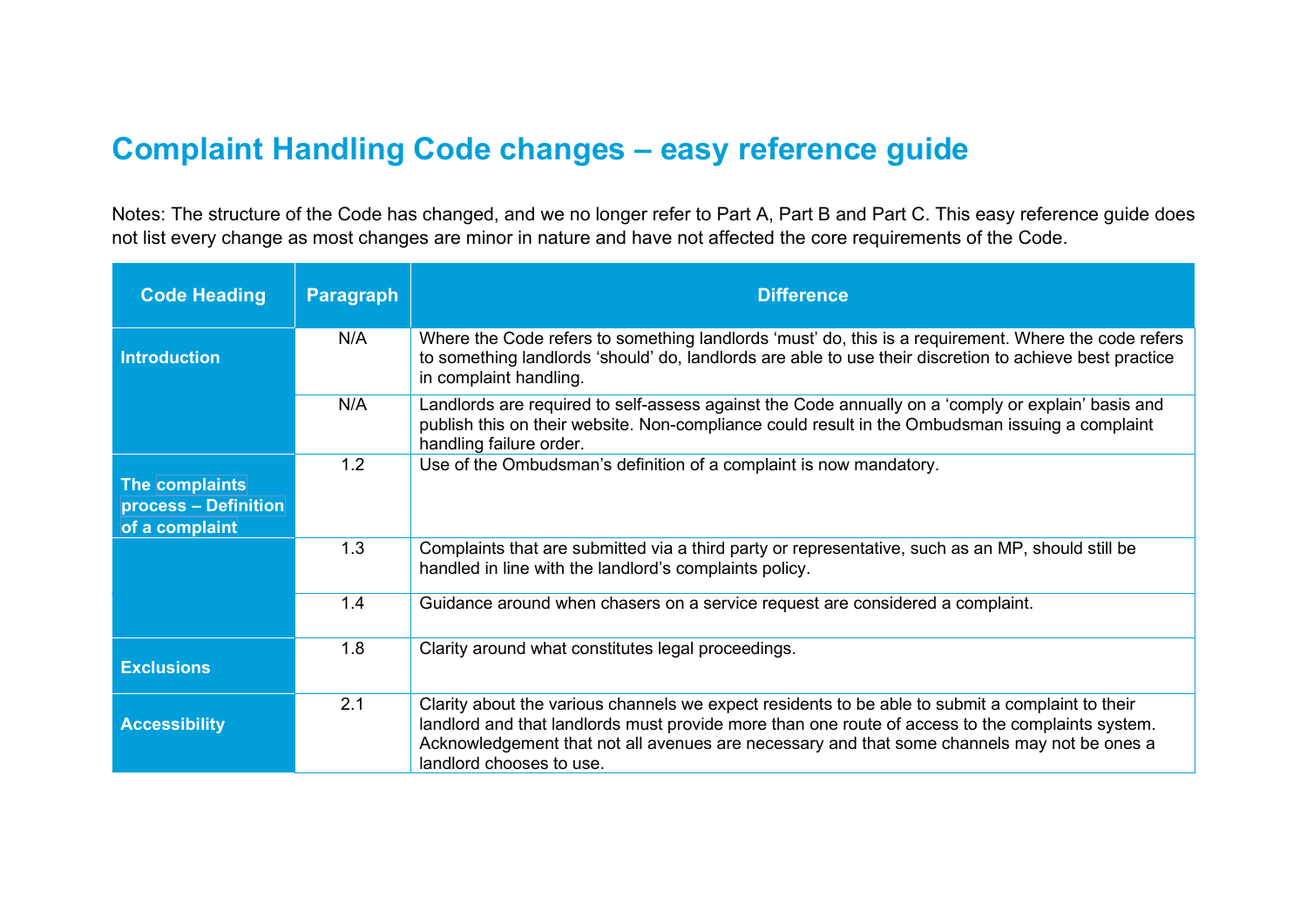|                                             | 2.5           | Reasonable adjustments policies and the Equality Act.                                                                                                                                         |
|---------------------------------------------|---------------|-----------------------------------------------------------------------------------------------------------------------------------------------------------------------------------------------|
|                                             | 2.6           | Publicising the complaints policy and process, the Complaint Handling Code, and the Housing<br>Ombudsman Scheme in a variety of mediums.                                                      |
|                                             | 2.7/2.8       | Provision of contact information for the Ombudsman and early advice about residents' rights to<br>access the Housing Ombudsman Service to residents are now mandatory                         |
| <b>Complaint handling</b><br>personnel      | 3.1/3.2       | Clarity around responsibility for complaints handling.                                                                                                                                        |
| <b>Complaint handling</b><br>principles     | 4.1           | Clarity about the handling of a complaint once recorded. Five working days to acknowledge and log a<br>complaint from the date of receipt.                                                    |
|                                             | 4.13          | The timescales for a resident to request escalation of a complaint must be included in the complaints<br>policy.                                                                              |
|                                             | 4.14          | Reasons for refusing to escalate a complaint.                                                                                                                                                 |
|                                             | 4.16          | Landlords should seek feedback from residents in relation to the landlord's complaint handling as part<br>of the drive to encourage a positive complaint and learning culture.                |
| <b>Complaint stages -</b><br><b>Stage 1</b> | 5.1           | 10 working days for response at stage one starts from the date the complaint is logged.                                                                                                       |
|                                             | 5.3/5.15/5.19 | Provision of the Ombudsman's details if extensions cannot be agreed.                                                                                                                          |
|                                             | 5.4           | Where the problem is a recurring issue, the landlord should consider any older reports as part of the<br>background to the complaint if this will help to resolve the issue for the resident. |